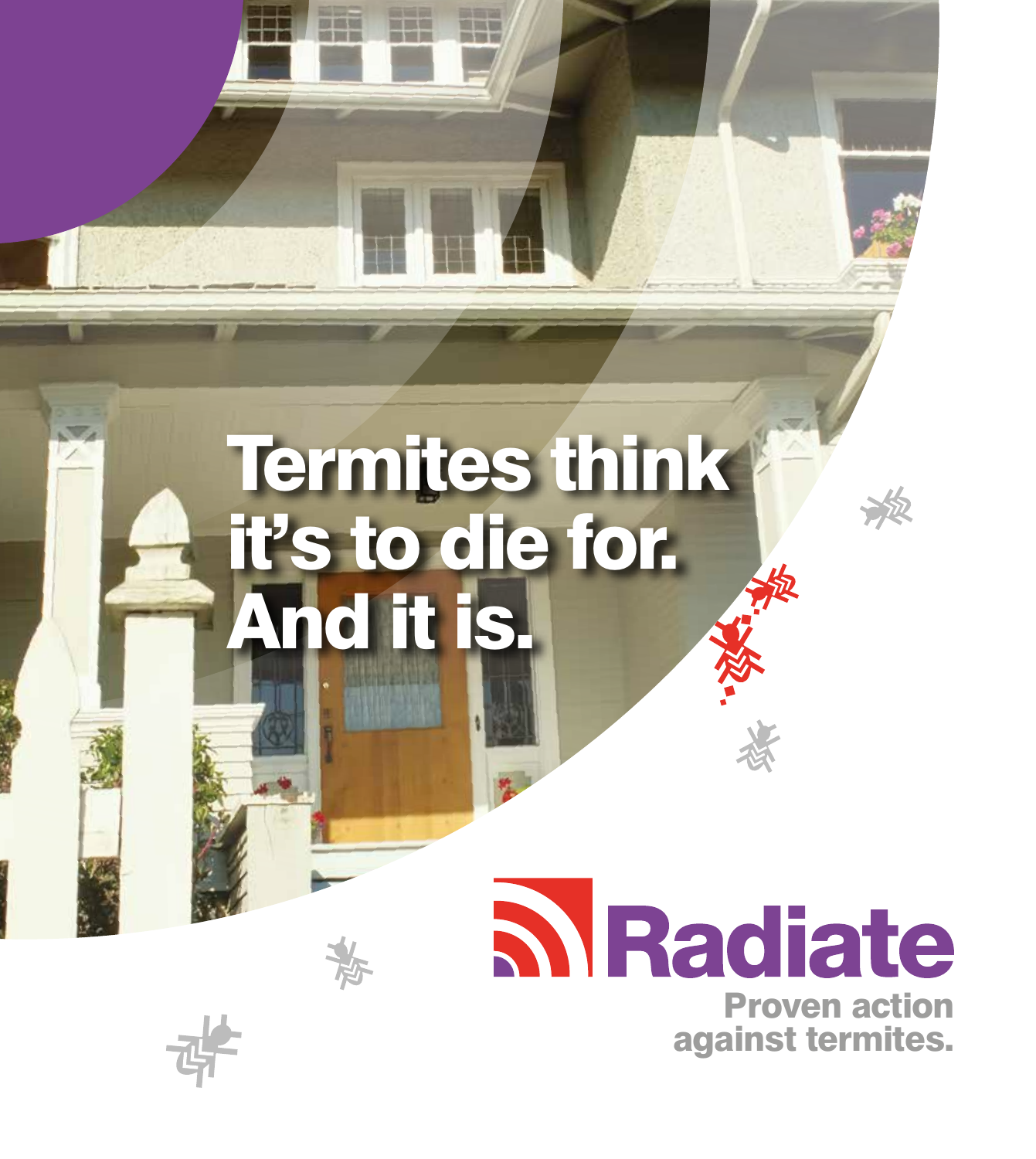#### Radiate is ecco friendly too.

Whilst Radiate is lethal to termites, it is friendly towards the environment. In fact it is applied at some of the lowest doses of termiticide on the market and has been formulated for minimal environmental impact.



Radiate is a water-based formulation and does not emit an odour.

Radiate has also been approved by the Australian Pesticides and Veterinary Medicines Authority.

#### Our commitment to you.

Rest assured Radiate will not compromise your family's health or that of your pets. However, you will need to keep your pets inside during the treatment process.

FMC, in partnership with your licensed pest manager, are totally committed to effectively controlling your termite problems without disrupting your life and with the utmost consideration to you and the environment we share with our families and friends.

#### Use only as directed.

The application of Radiate must always be carried out by a licensed pest manager and only used as directed.





#### An easy act to follow.

To guard against future termite attacks it is recommended that you treat your homes perimeter to form a protection zone. Radiate can be applied externally around the walls and footings of a home by using either an injection or trenching method. Your licensed pest manager will be able to assist you in assessing the right method for your particular home site, ensuring your future peace of mind.





### Will that be dine-in or take away?



取

There has never been an easier way to provide proven protection against termites infesting your home.

FMC's Radiate termiticide kills termites, some on contact, however Radiate doesn't stop there. It's a smarter killer.

#### Radiate doesn't repel, it radiates out targeting the nest.

Unlike some treatments that just repel termites, Radiate's non repellent nature does not lock termites within its treated area to do more damage. Termites move freely through the treated soil increasing their 'deadly' exposure to Radiate. Termites cannot detect Radiate and they will transfer its lethal dose back to the nest before dying themselves.

**Radiate** is a highly effective, soil-based termiticide incorporating the active ingredient fipronil.

**Proven action against termites**